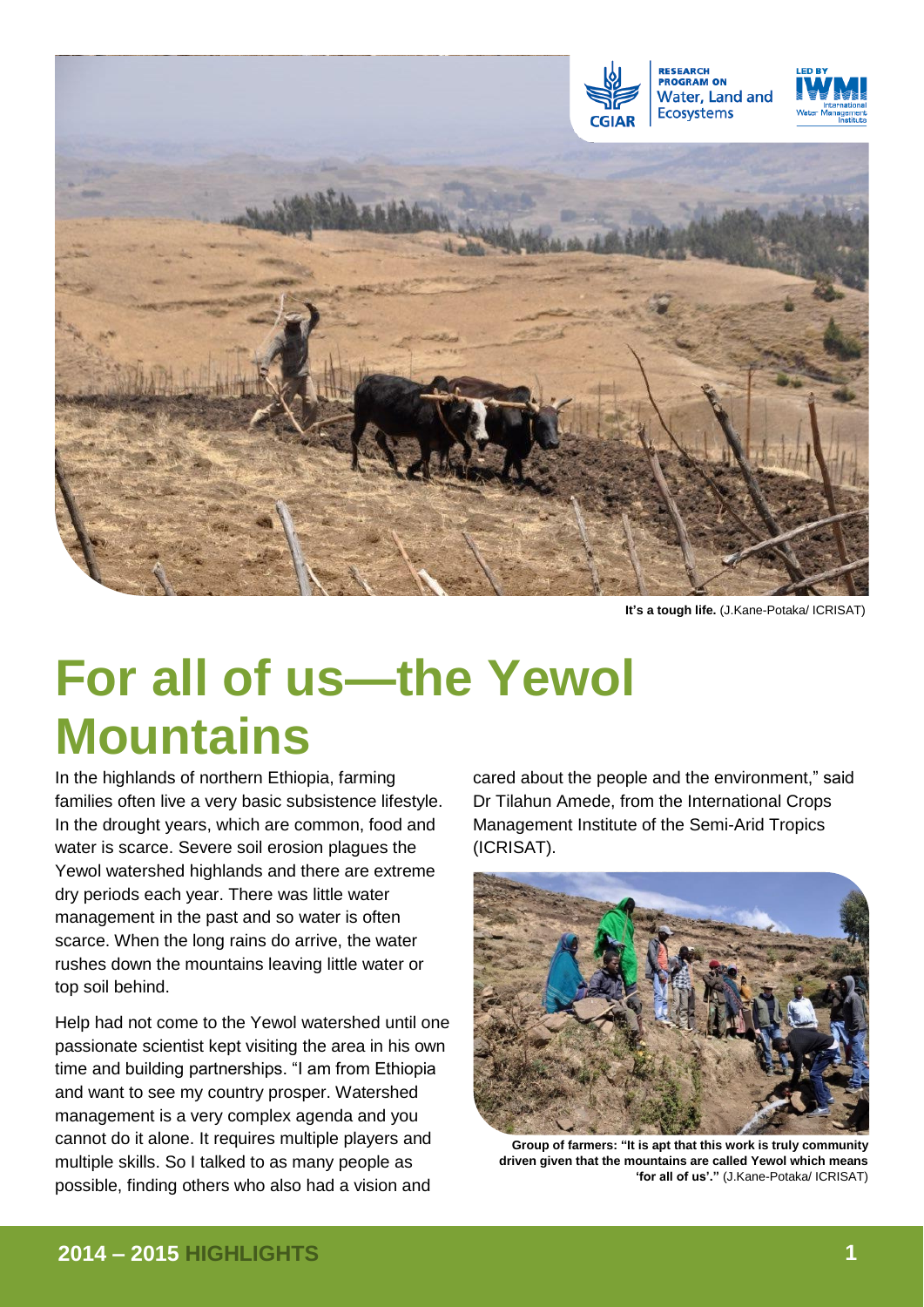"Once we were able to access funding from the CGIAR Research Program on Water Land and Ecosystem, all our efforts could then be focused first on saving the soil. The farmers also had recognized the soil loss as their biggest problem and wanted to find solutions," said Dr Amede.



**Farmer: "We used to live in a small one room house with many gaps in the wall. The rain and cold came through but we had no choice. Very slowly I have been able to build a good 2 story house. The animals live downstairs and we live upstairs. Our old house is now our kitchen for cooking."** (J.Kane-Potaka/ ICRISAT)

The soil loss was estimated to be about 150 tonnes per hectare.

"But our 'approach' was just as critical as the technical solutions. Any efforts had to be both community driven and led by the local authorities and specialists. It was essential that ICRISAT take a catalyst role and provide any technical back up needed."

# **Saving the soils ……………………………………………………………….….…**

The solution to stop the soil erosion was to terrace the steep land with rock hedges. This was not an easy solution to put in place, as the mountains covered vast land areas and landscaping was hugely time consuming, labor intensive and physically tough. The project team capitalized on the government's Safety Net Program where it supports young and unemployed people to undertake community work. Terracing, which otherwise would have not been affordable or possible, was achieved through this program, with almost the entire 7,500 hectares of the watershed terraced.

# **Revitalizing the soils ……………………………………………………………….….…**

Although the terracing has been successful in reducing soil erosion, it will still take significant time for the soils to be revitalized. Some activities have been put in place to accelerate the process, including fertilizers and legumes. Legumes provide a triple win for the system: they release nitrogen to the soil, thus acting as natural fertilizer, are highly nutritious and provide a potential income source.

# **Capturing the water ……………………………………………………………….….…**

Once the solutions were in place to save and revitalize the soils, the farmers' next biggest need was reliable access to water. The stone terraces helped capture the rainwater, but more was needed, especially in dry season.

#### **Tapping the groundwater ……………………………………………………………….….…**

There is very little use of groundwater for agriculture in the Ethiopian highlands. Groundwater can radically turn subsistence agriculture into profitable prosperous businesses, however, it must be used sustainably. Eleven wells have now been dug for this watershed.



**Every morning a swarm of people is out on the roads, walking, of course, with their water containers to collect their water needs for the day at a communal water pump or down by the river.** (J.Kane-Potaka/ ICRISAT)

### **Key ingredients to success ……………………………………………………………….….…**

Key ingredients have led to success. First, a community driven approach was critical. The local Wollo University and government were key partners to lead the overall process, while ICRISAT played the role of a catalyst and provided technical